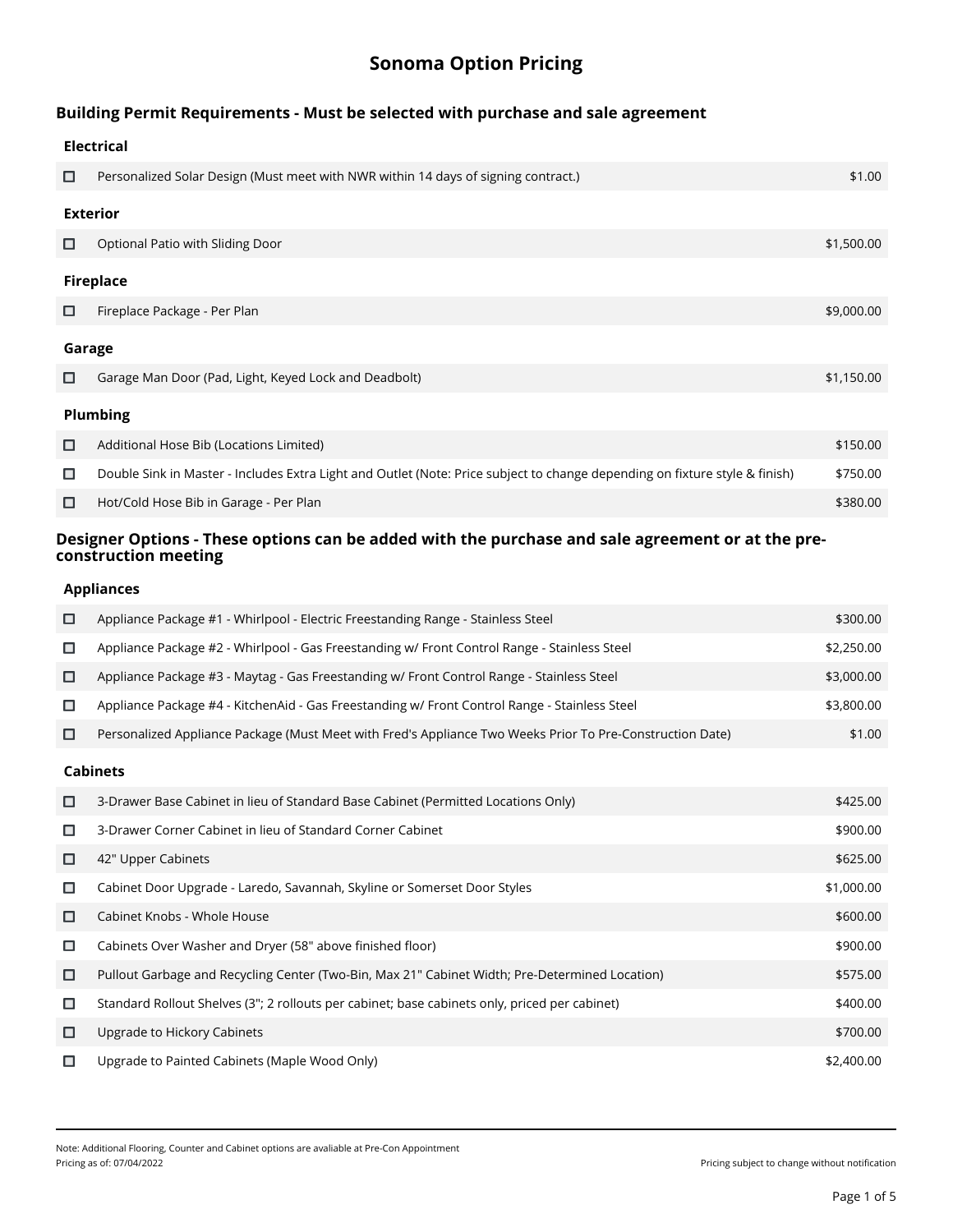## **Countertops**

| □      | Granite Countertops Group A - Kitchen                                                                                                                                                                | \$3,350.00 |
|--------|------------------------------------------------------------------------------------------------------------------------------------------------------------------------------------------------------|------------|
| $\Box$ | Granite Countertops Group A - Main Bath                                                                                                                                                              | \$650.00   |
| О      | Granite Countertops Group A - Master Bath                                                                                                                                                            | \$850.00   |
| □      | Quartz Countertops Group B - Kitchen                                                                                                                                                                 | \$5,240.00 |
| □      | Quartz Countertops Group B - Main Bath                                                                                                                                                               | \$920.00   |
| □      | Quartz Countertops Group B - Master Bath                                                                                                                                                             | \$1,250.00 |
|        | <b>Electrical</b>                                                                                                                                                                                    |            |
| □      | Additional Coaxial Jacks (Each) - Added via Red Line                                                                                                                                                 | \$70.00    |
| $\Box$ | Additional Light Switch                                                                                                                                                                              | \$75.00    |
| □      | Additional Outlet - 110-V Duplex Receptacle (Each) - Added via Red Line                                                                                                                              | \$75.00    |
| □      | Can Light - 2ea (replaces standard surface mount light fixture)                                                                                                                                      | \$180.00   |
| □      | Can Light - 4ea (replaces standard surface mount light fixture)                                                                                                                                      | \$300.00   |
| □      | Can Light with Switch - 2ea (in addition to other light fixtures in space)                                                                                                                           | \$250.00   |
| □      | Can Light with Switch - 4ea (in addition to other light fixtures in space)                                                                                                                           | \$370.00   |
| □      | Can Light with Switch - 6ea (in addition to other light fixtures in space)                                                                                                                           | \$490.00   |
| □      | Cat-6 Data Outlets (For Future Exterior Cameras) - Added via Red Line                                                                                                                                | \$135.00   |
| □      | Cat-6 Data Outlets - Added via Red Line                                                                                                                                                              | \$135.00   |
| □      | Ceiling Fan (in addition to other light fixtures in space)                                                                                                                                           | \$600.00   |
| □      | Ceiling Fan (replaces surface mount light fixture)                                                                                                                                                   | \$550.00   |
| □      | Ceiling Fan Pre-Wire (in addition to light fixtures in space) - Interior Only; Does Not Include Fan                                                                                                  | \$200.00   |
| □      | Ceiling Fan Pre-Wire (replaces light fixture) - Interior Only; Does Not Include Fan                                                                                                                  | \$125.00   |
| □      | Dedicated 110V/20 Amp Outlet - Media/Office                                                                                                                                                          | \$200.00   |
| □      | Dedicated 220V/20 Amp Outlet - Interior                                                                                                                                                              | \$275.00   |
| □      | Dedicated 220V/30 Amp Outlet - Exterior                                                                                                                                                              | \$500.00   |
| □      | Dedicated 220V/30 Amp Outlet - Interior                                                                                                                                                              | \$300.00   |
| □      | Dedicated Freezer Circuit                                                                                                                                                                            | \$155.00   |
| □      | Dimmer Switch (Each) - Added via Red Line                                                                                                                                                            | \$95.00    |
| □      | Electric Vehicle Charger with 3.8kW Inverter, Level 2 J1772 Charging Connector and 25ft Cord - Solar Powered and Grid-<br>Tied (Located within 5ft of Electrical Panel; Requires Solar Panel System) | \$1,700.00 |
| $\Box$ | Exterior Waterproof Outlet (Each) - Added via Red Line                                                                                                                                               | \$100.00   |
| □      | Floor Outlet - Each                                                                                                                                                                                  | \$215.00   |
| □      | Flush Mount Ceiling Light with Switch - 1ea (in addition to other light fixtures in space)                                                                                                           | \$90.00    |
| □      | Hot Tub 50 Amp Prewire - (Buyer's Responsibility to Verify Compatibility)                                                                                                                            | \$775.00   |
| □      | LED Disk Light with Switch - 1ea (in addition to other light fixtures in space)                                                                                                                      | \$75.00    |
| □      | Pendant Lighting at Kitchen Bar (2) - Rough In Only                                                                                                                                                  | \$200.00   |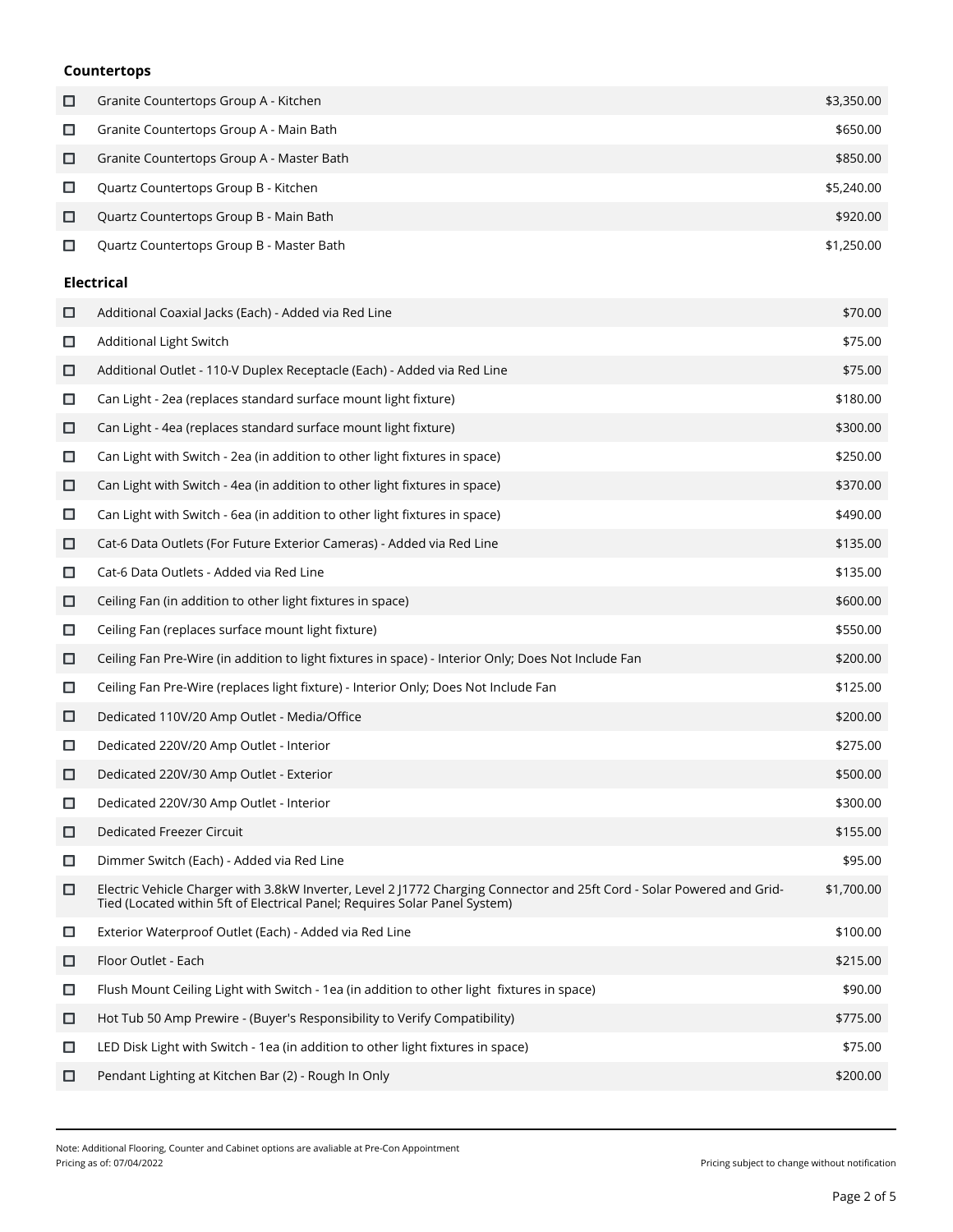#### **Electrical**

| □ | Pendant Lighting at Kitchen Bar - Group A (2ea)                                | \$400.00 |
|---|--------------------------------------------------------------------------------|----------|
| □ | Pendant Lighting at Kitchen Bar - Group B (2ea)                                | \$600.00 |
| □ | Pendant Lighting at Kitchen Bar - Group C (2ea)                                | \$850.00 |
| □ | Smart Dimmer Switch (Each)                                                     | \$125.00 |
| □ | Smart Dimmer Switch: 3-way (Includes Dimmer Switch and Accessory Switch)       | \$200.00 |
| □ | Smart Dimmer Switch: 4-way (Includes Dimmer Switch and 2ea Accessory Switches) | \$275.00 |
| □ | Smurf Tube with Additional Outlet - Added via Red Line                         | \$185.00 |
| □ | Soffit Outlet (Each) - Added via Red Line                                      | \$140.00 |
| □ | Soffit Outlet w/Switch (Each) - Added via Red Line                             | \$250.00 |
| □ | Switched Exterior Waterproof Outlet (Each) - Added via Red Line                | \$135.00 |
| □ | Switched Outlet - 110-V Duplex Receptacle (Each) - Added via Red Line          | \$110.00 |
| □ | Two Gang Outlet                                                                | \$95.00  |
| □ | Under Cabinet Lighting                                                         | \$575.00 |
| □ | Wire & Cap with Switch for Future Light                                        | \$75.00  |

#### **Exterior**

| □                | Exterior Concrete - Additional Broomed Finished Concrete Per SQFT (flat areas only)                                                  | \$10.00    |
|------------------|--------------------------------------------------------------------------------------------------------------------------------------|------------|
| □                | Exterior Concrete - Upgrade to Exposed Aggregate Finish - Per SQFT for Flat Areas                                                    | \$4.00     |
| □                | Landscape: Upgraded Front Yard Landscaping (includes sod, concrete mow curbing, choice of rock in planter beds and<br>larger plants) | \$1,200.00 |
| □                | Rear Yard Landscaping (Bid Must Be Requested One Week Prior To Pre-Construction Date)                                                | \$1.00     |
| □                | <b>Stone Columns</b>                                                                                                                 | \$1,200.00 |
| □                | Upgraded Front Door - Masonite Stained Wood Door, 4-Lite w/ Rain Glass                                                               | \$2,500.00 |
| □                | Upgraded Front Door - Rogue Valley Stained Wood Door, 9-Lite w/ Clear Glass                                                          | \$1,800.00 |
| □                | Upgraded Front Door - Therma Tru Pulse - 3-Lite Smooth Fiberglass w/ Chinchilla Glass                                                | \$950.00   |
| □                | Upgraded Front Door - Therma Tru Smooth Star 601 - Half-Lite Smooth Fiberglass w/ Clear Glass                                        | \$575.00   |
| <b>Fireplace</b> |                                                                                                                                      |            |
| □                | Stone Surround on Fireplace                                                                                                          | \$1,000.00 |
| Garage           |                                                                                                                                      |            |
|                  |                                                                                                                                      |            |

|             | Belt Drive Garage Door Opener - Wi-Fi Capable (Each Door)   | \$250.00   |
|-------------|-------------------------------------------------------------|------------|
| □           | Finish Interior of Garage: Includes Texture and White Paint | \$2,520.00 |
| □           | Garage Door Upgrade - Carriage Panel                        | \$650.00   |
| □           | Windows in Garage Door (Non-Insulated Glass)                | \$600.00   |
| <b>HVAC</b> |                                                             |            |
|             | Gas Piping for Range                                        | \$500.00   |

Note: Additional Flooring, Counter and Cabinet options are avaliable at Pre-Con Appointment

Pricing subject to change without notification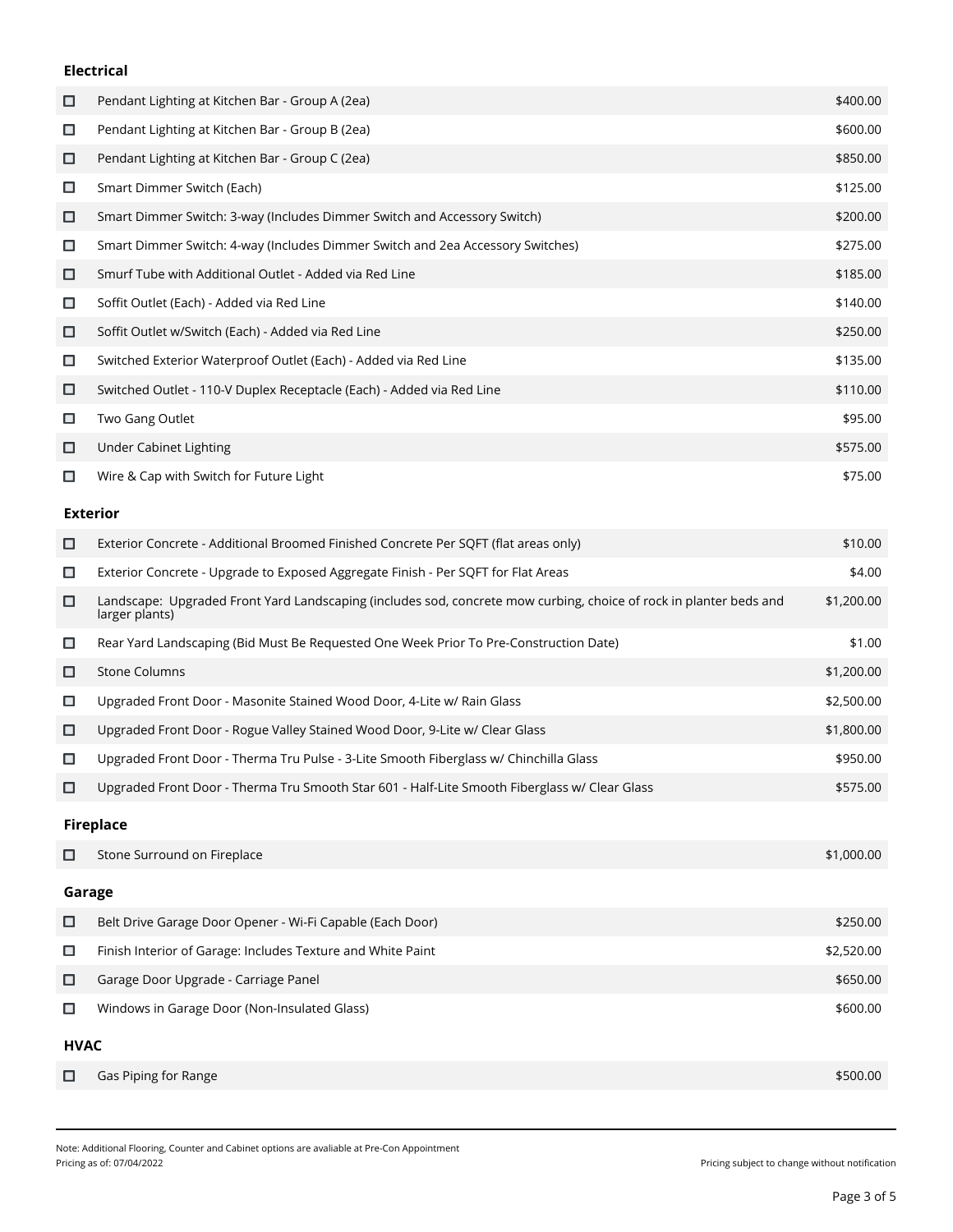#### **HVAC**

| □      | Gas Stub to Exterior                                                                                                                                                                                          | \$550.00   |
|--------|---------------------------------------------------------------------------------------------------------------------------------------------------------------------------------------------------------------|------------|
|        | <b>Interior</b>                                                                                                                                                                                               |            |
| □      | Chamfered Drywall Corners                                                                                                                                                                                     | \$1,400.00 |
| □      | Closet Organization System - Master Closet                                                                                                                                                                    | \$2,550.00 |
| □      | Closet Organization System - Pantry                                                                                                                                                                           | \$800.00   |
| □      | Door Hardware - Lever Handles w/ Front Door Handleset (Multiple Styles and Finishes Available)                                                                                                                | \$600.00   |
| □      | Interior Door Upgrade: Denman/Yarrow/Mercer/Aberdeen Doors (Whole House)                                                                                                                                      | \$500.00   |
| $\Box$ | Trim Package A [Site Painted; 3-1/4" Base; Windows: Sill & Apron (Excludes Clerestory, Transoms and Sills Above 5 Feet);<br>Closet: No Wrap; Skirts at Stairs]                                                | \$2,700.00 |
| □      | Trim Package B [Site Painted; 5-1/4" Base Main Floor, 3-1/4" Base Upper; Windows: Full Wrap Throughout (Excludes<br>Clerestory); Closets: Full Wrap; Skirts at Stairs; Cased Openings as Designated on Plans] | \$7,400.00 |
|        | <b>Plumbing</b>                                                                                                                                                                                               |            |
| □      | Additional Shelf in Shower (EA) - Requires Tiled Shower Walls                                                                                                                                                 | \$150.00   |
| $\Box$ | Grab Bar (24"; Finish to Match Plumbing Fixtures; Location Pre-Determined and Only Available with Tiled Walls)                                                                                                | \$350.00   |
| □      | Handheld Showerhead to Replace Existing Showerhead (Finish to Match Other Plumbing Fixtures)                                                                                                                  | \$100.00   |
| $\Box$ | Kitchen Sink - Cast Iron Farmhouse, Single Bowl (Only Available with Granite or Quartz)                                                                                                                       | \$1,650.00 |
| □      | Kitchen Sink - Composite Equal Compartment, Multiple Colors Available (Only Available with Granite or Quartz)                                                                                                 | \$500.00   |
| □      | Kitchen Sink - Composite Single Bowl - Specify From Available Colors                                                                                                                                          | \$650.00   |
| □      | Kitchen Sink - Stainless Farmhouse Single or Double Bowl (Only Available with Granite or Quartz)                                                                                                              | \$1,150.00 |
| $\Box$ | Kitchen Sink - Stainless Single Bowl (Only Available with Granite or Quartz)                                                                                                                                  | \$75.00    |
| □      | Plumbing Fixtures: Align Brushed Gold (Bath Hardware to Match)                                                                                                                                                | \$2,550.00 |
| $\Box$ | Plumbing Fixtures: Align Brushed Nickel (Bath Hardware to Match)                                                                                                                                              | \$2,100.00 |
| □      | Plumbing Fixtures: Align Chrome (Bath Hardware to Match)                                                                                                                                                      | \$1,000.00 |
| □      | Plumbing Fixtures: Align Matte Black (Bath Hardware to Match)                                                                                                                                                 | \$2,150.00 |
| □      | Plumbing Fixtures: Belfield Brushed Nickel (Bath Hardware to Match)                                                                                                                                           | \$2,000.00 |
| □      | Plumbing Fixtures: Belfield Chrome (Bath Hardware to Match)                                                                                                                                                   | \$950.00   |
| □      | Plumbing Fixtures: Belfield Oil Rubbed Bronze (Bath Hardware to Match)                                                                                                                                        | \$2,300.00 |
| □      | Plumbing Fixtures: Eva Brushed Nickel (Bath Hardware to Match)                                                                                                                                                | \$1,200.00 |
| □      | Plumbing Fixtures: Eva Oil Rubbed Bronze (Bath Hardware to Match)                                                                                                                                             | \$1,300.00 |
| $\Box$ | Plumbing Fixtures: Genta Brushed Nickel (Bath Hardware to Match)                                                                                                                                              | \$1,000.00 |
| □      | Plumbing Fixtures: Genta Chrome (Bath Hardware to Match)                                                                                                                                                      | \$300.00   |
| $\Box$ | Plumbing Fixtures: Genta Matte Black (Bath Hardware to Match)                                                                                                                                                 | \$1,050.00 |
| □      | Second Shower Head - Handheld Shower w/ Slidebar (Finish to Match Other Plumbing Fixtures)                                                                                                                    | \$950.00   |
| □      | Second Shower Head - Master Shower (Note: Price subject to change depending on fixture style & finish)                                                                                                        | \$575.00   |
| □      | Second Shower Head - Rainshower (10", mounted from ceiling, finish to match other plumbing fixtures)                                                                                                          | \$1,200.00 |

 $\Box$ Shower Enclosure: Barn Door Shower Door w/ Tiled Shower Walls (Includes 2 Shelves) \$7,200.00

Pricing subject to change without notification